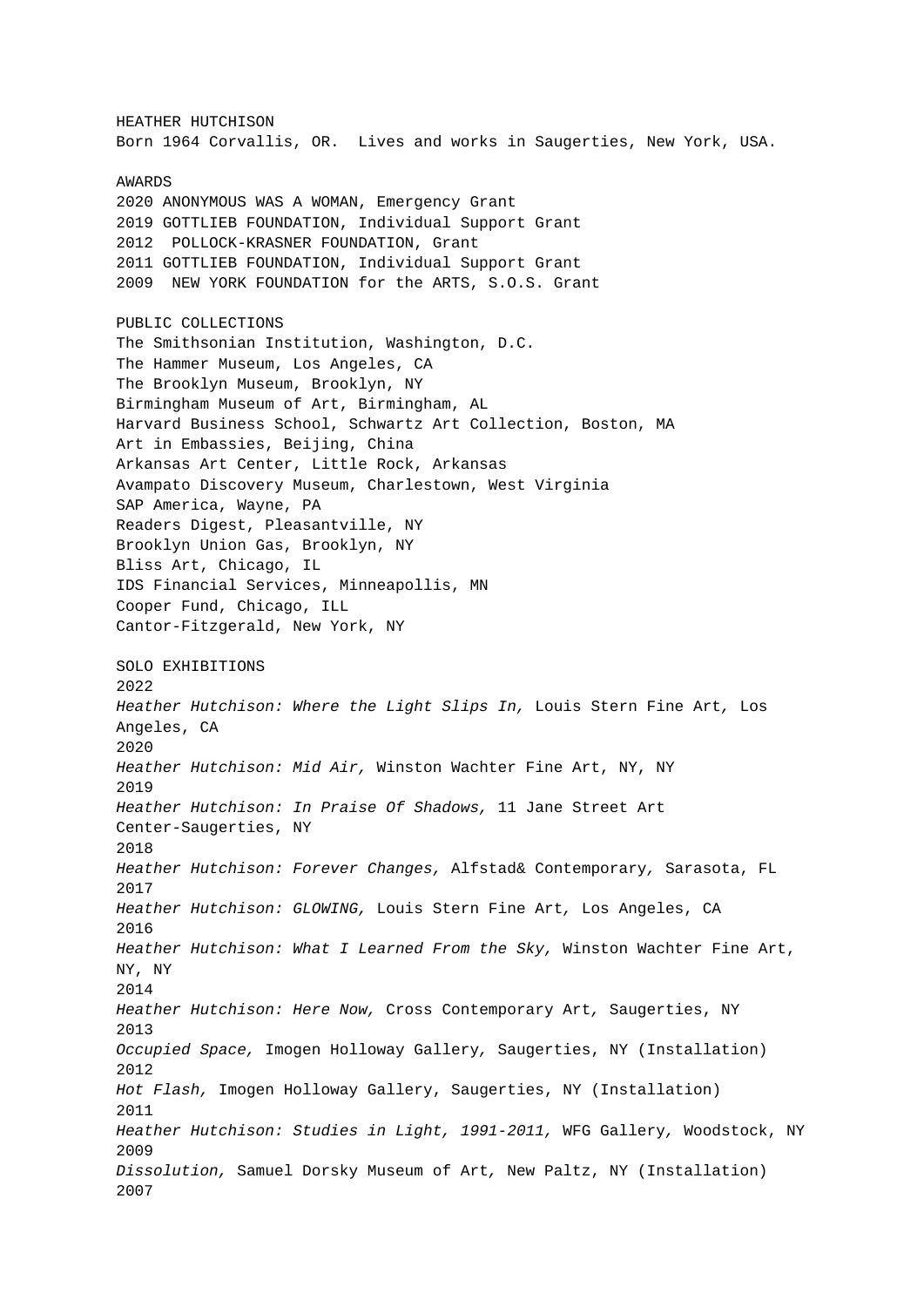Black and Light, Kleinert James Center for the Arts, Woodstock, NY (Installation) 2006 Heather Hutchison: Night as Clear as Day, Margaret Thatcher Projects, New York, NY 2003 Heather Hutchison: Sheer Painting, Margaret Thatcher Projects, New York, NY 1995 Heather Hutchison: Daily Thoughts for Daily Needs, Nohra Haime Gallery, New York, NY 1994 Heather Hutchison: Translucid Passages, Nohra Haime Gallery, New York, NY 1993 Heather Hutchison: Bold as Love, Patricia Shea Gallery, Los Angeles, CA 1992 Heather Hutchison: Cross-Currents, Shea & Bornstein Gallery, Los Angeles, CA 1991 Heather Hutchison: Five Easy Pieces, Jamison Thomas Gallery, New York, NY 1990 Heather Hutchison: The Density Series, Jamison Thomas Gallery, New York, NY 1989 Heather Hutchison, Bess Cutler Gallery, New York, NY SELECTED GROUP EXHIBITIONS 2022 Glen Hansen Studio, "The Color Yellow", Southold, NY 2021 Albany International Airport, "Sunrise/Sunset", Albany, NY Bentley Gallery, "Chromatic", Phoenix, AZ Heather Hutchison, Dion Johnson, Michael Reafsnyder, Richard Roth, and Eric Zammitt. 2020 Louis Stern Fine Art, "On the Same Wavelength": Doug Ohlson, James Little, Heather Hutchison, and Mark Leonard. Los Angeles, CA 2019 International Sculpture Day, Cross Contemporary Art @ JJ Newberry, Saugerties, NY 2018 Westbeth Gallery, "Beyond Black and White", New York, NY Project: Art space, "Plus One", New York, NY 2017 Cross Contemporary Art,"Huygge", Saugerties, NY 2016 The Painter's Gallery, "Luminance", Fleischmanns, NY Brick Gallery, "Cowgirls", Catskill, NY 2015 Lesley Heller Workspace, "In This Light; Stuart Arends, Heather Hutchison, Maria Walker," NY, NY. Jeffrey Thomas Fine Art, "Sum of the Parts", Portland, OR CHHS Projects, "Excavate", Widow Jane Mine, Stone Ridge, NY, Curator Laura Johansen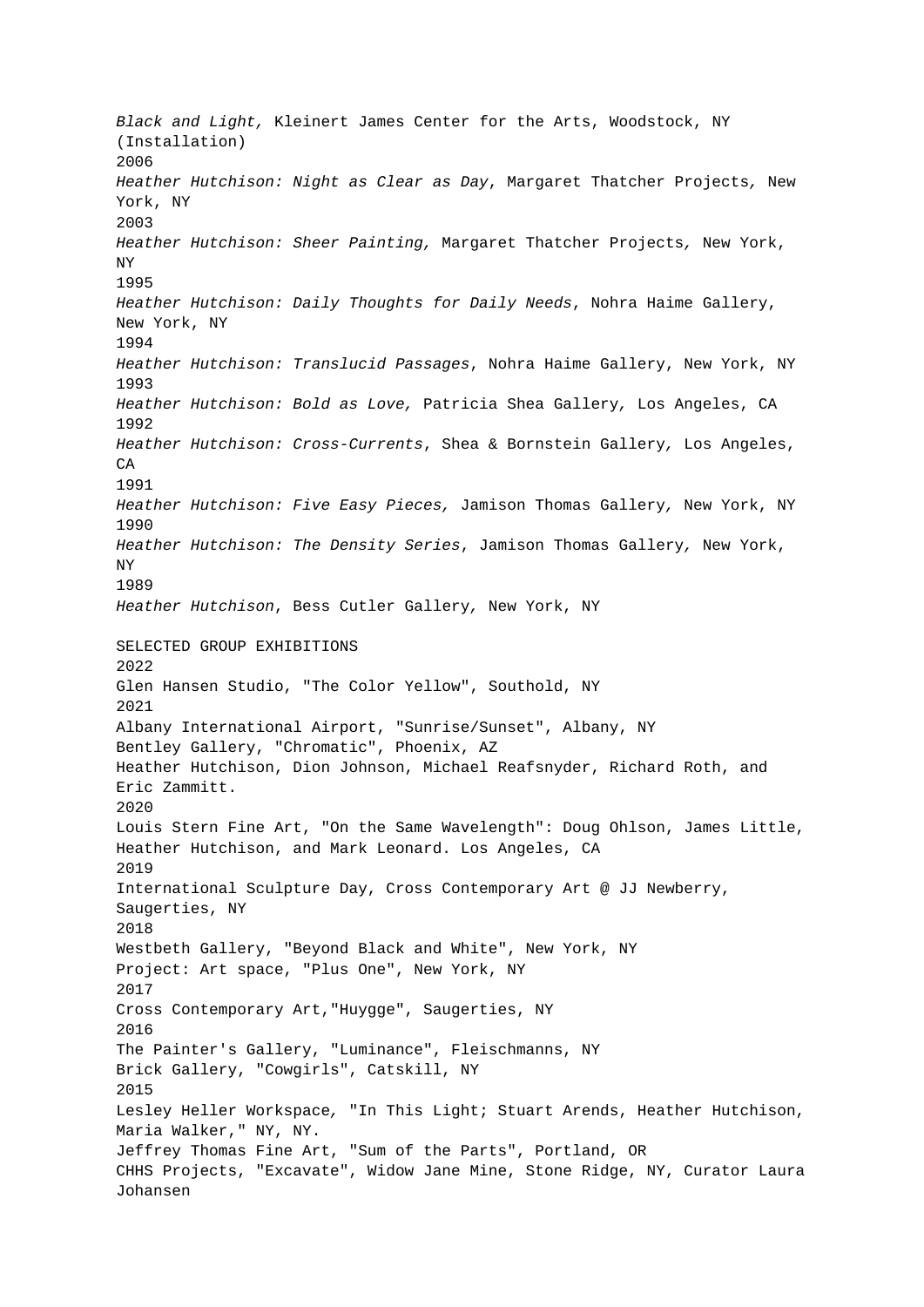Sideshow Gallery, "Sideshow Nation; Thru the Rabbithole", Brooklyn, NY 2014 An Exhibition in Print "Encaustic Works: nuance", Curated by Michelle Stuart Aaron Payne Fine Art, "Summer Selections 2014", Santa Fe, NM WFG Gallery, "50/50; Heather Hutchison / Mark Thomas Kanter," Woodstock, NY. Cross Contemporary Art, "Collections", Saugerties, NY, Curator Jen Dragon Imogene Holloway Gallery, "From the Vault", Saugerties, NY Sideshow Gallery, "Sideshow Nation; The Alamo", Williamsburg, NY 2013 Nohra Haime Gallery, "Actions or Interventions", New York, NY Imogen Holloway Gallery, "Leaf In A Landscape"; Joy Taylor, Heather Hutchison, Robert Otto Epstein. Saugerties, NY art space 64@ Memorial Sloan-Kettering, "Natural Elements", Curator Holly Shen Chaves Sideshow Gallery, "Sideshow Nation", Williamsburg, NY. Curator Rich Timperio 2012 Imogene Holloway Gallery,"Zoom In", Saugerties, NY. Curator Diane Dwyer Kleinert-James Art Center, "The Sky is Falling", Woodstock, NY. Curator Alan Baer 2011 McKenzie Gallery, "Plane Speaking", New York, NY. Curator Valerie McKenzie College of the Canyons Gallery, "Obsessive/ Reductive", Santa Clarita, CA Sideshow Gallery, "It's All Good (Apocolypse Now)", Brooklyn, NY. Curator Rich Timperio Brik Gallery, "18+1". Catskill, NY KTD Monastery, "Living Here", Woodstock, NY. Curator Cate Woodruff 2010 Nohra Haime Gallery, "Metamorphosis", New York, NY Sideshow, "It's a Wonderful 10th", Brooklyn, NY. Curator Richard Timperio 2009 Samuel Dorsky Museum of Art, SUNY, "ECOTONES AND TRANSITION ZONES", New Paltz, NY. Curator Brian Wallace Nohra Haime Gallery, "Intangible Mood", New York, NY Nohra Haime Gallery, "Layered/ Boxed", New York, NY Sideshow, "It's a Wonderful Life", Brooklyn, NY. Curator Richard Timperio 2008 33 Bond Gallery, "The Idea of Nature", New York, NY. Curator Bill Weiss Pentimente Gallery, " Summer Journeys, Summer Dreams," Philadelphia, PA. The Hogar Collection, "Obsessive/ Reductive," Brooklyn, NY. Curator Peter Barrett Kleinert James Art Center, Woodstock Byrdcliffe Guild, "Blue", Woodstock, NY. Curator Portia Munson The Fisher Studio at Bard College," Regarding Global Warming and Climate Change," Anandale-on-Hudson, NY. Curator Sigrid Sandstrom Margaret Thatcher Projects, "Re-Mix," New York, NY Sideshow, "Peace," Brooklyn, NY. Curator Richard Timperio 2007 Marcia Wood Gallery, "Luxe, Calme, et Volupté," Atlanta, GA. Curator Joanne Mattera Sideshow, "War is Over Again," Brooklyn, NY 2006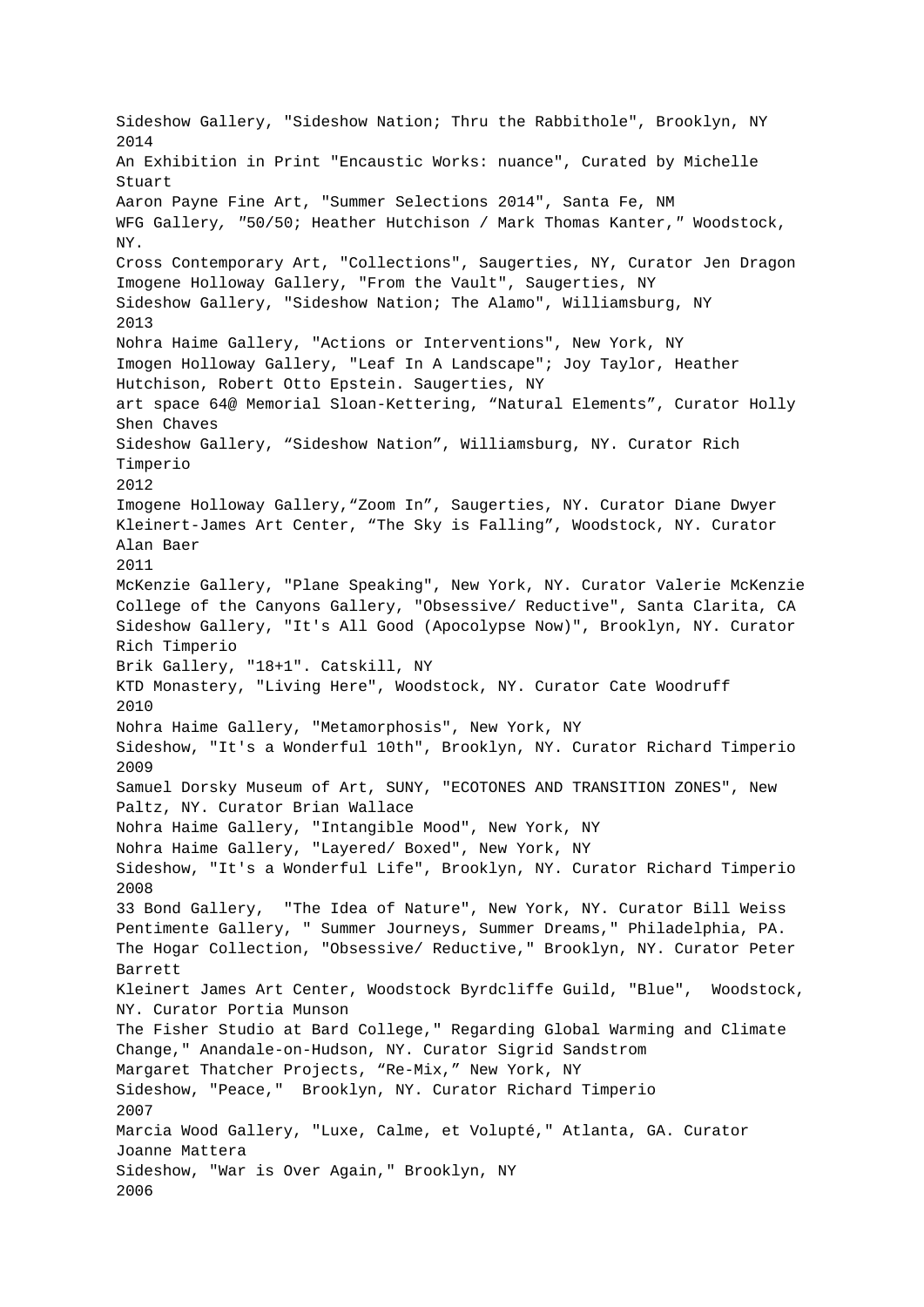Winston Wachter Fine Art, "Please Do Not Touch," New York, NY. Brik Gallery, "Cowgirls of The Hudson Valley," Catskill, NY Winston Wachter Fine Art, "Lights," Seattle, WA Kleinert-James Art Center, "7+14," Woodstock, NY 2005 Samuel Dorsky Museum of Art, SUNY New Paltz,, NY.Curator Laura Moriarty Gavin Brown Enterprises, Passerby, "Hope", New York, NY The Center for Curatorial Studies at Bard College, "This is not an archive. This must be the place," Annandale-on Hudson, NY. Curators Bard CCS students 2002 Margaret Thatcher Projects, "Breathing Room," New York, NY Kenise Barnes Fine Art, "Ordinate/Coordinate," Larchmont, NY 2000 Knoxville Museum of Art, "Waxing Poetic: Encaustic Art in America," Knoxville, TN. Curator Gail Stavitsky Kenise Barnes Fine Art, "Melting Pot," Larchmont, NY 1999 Otis College of Art and Design, "Transparent Facade" LA, CA. Curator Fran Siegel The Montclair Art Museum, "Waxing Poetic: Encaustic Art in America," Montclair, NJ. Curator Gail Stavitsky University of Rhode Island Fine Arts Center, "Gridlock, Concerning the Grid in Contemporary Art," Kingston, RI. Curator Judith Tolnick 1998 Marymount Manhattan College Gallery, "Get Close, " New York, NY Dumbo Arts Center, "Section 33," Brooklyn, NY. Curator Joy Glidden Sideshow Gallery Inc., "Regatta 98 (Miraculously Sublime)", Brooklyn, NY The Work Space, "Transparent Facade," New York, NY. Curator Fran Siegel 1997 Museo d'Arte Contemporanea Pallazzo Penna, "New York Next Generation,"Perugia,Italy. Curator Barbara Rose Knoedler Gallery, "Invitational; Deborah Ascheim, John Evans, Heather Hutchison, Mary Judge" New York NY, Curator Marella Consolini Galerie Extra Moenia, "Heather Hutchison, Paul Manes, Roberto Pietrosanti" Todi, Italy. Condeso-Lawler Gallery, "Peeling a Grape," New York, NY. Curator Margaret Thatcher 1995 The Brooklyn Museum, "Permanent Collection Exhibition," Brooklyn, NY The Corcoran Gallery of Art, 44th Biennial Exhibition of Contemporary American Painting, "Painting Outside Painting," Washington, DC. Curator Teri Sultan Elga Wimmer Gallery, "Minimal: Optimal," Part 1 New York, NY Greystone Gallery, "Exemplary Images," San Francisco, CA Nohra Haime Gallery, "Wax," New York, NY The Workspace, "Down The Garden Path," New York, NY. Curator Lesley Heller Art Miami, Nohra Haime Gallery, New York, NY The Armory, Works on Paper, Nohra Haime Gallery, New York, NY The Art Show, ADAA, , Nohra Haime Gallery, New York, NY

## 1994

Cleveland Center for Contemporary Art, Benefit Auction, Cleveland, OH Christie's, Human Services of New York Benefit Auction, New York, NY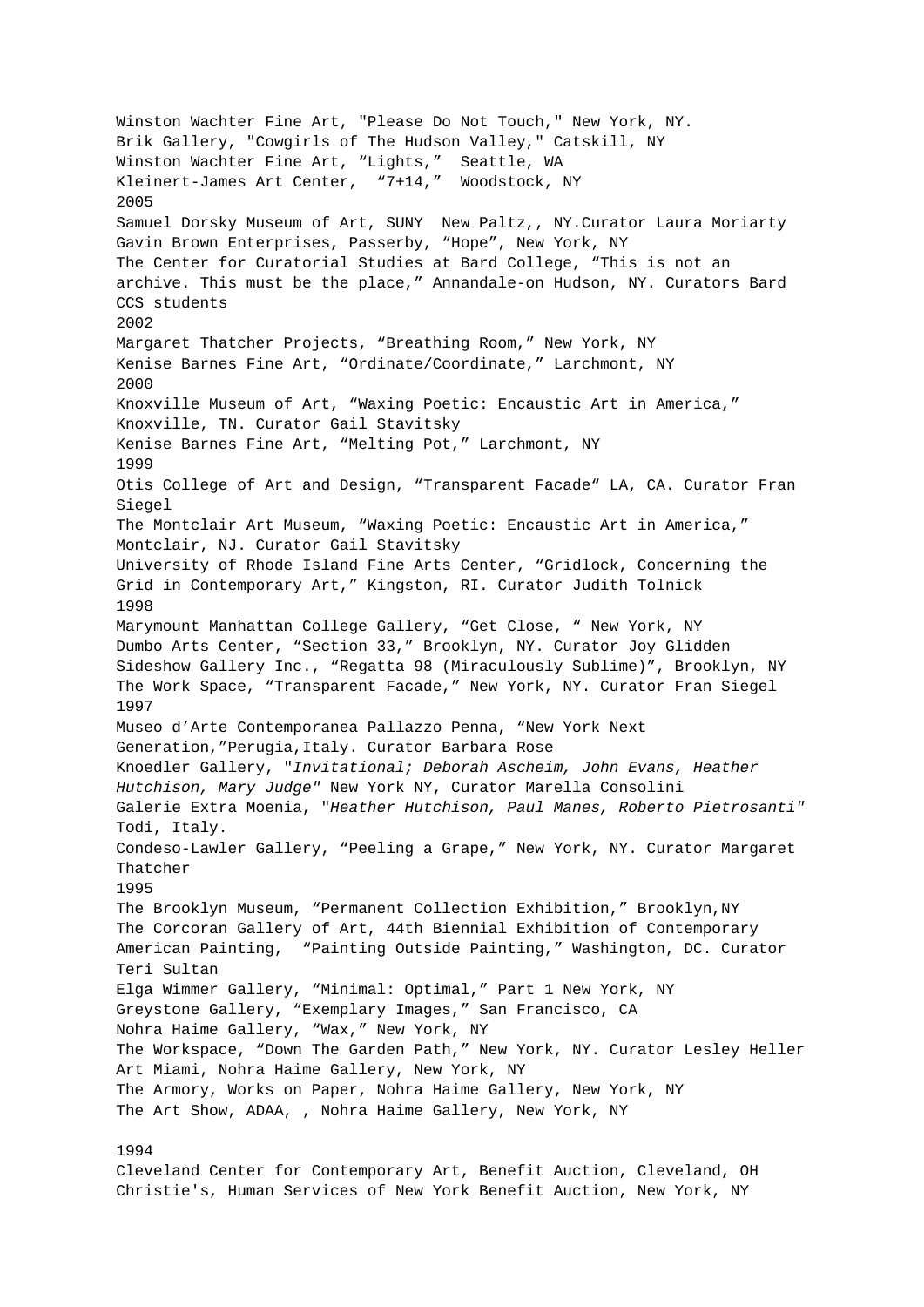Patrice Landau Gallery, "Burning!", New York, NY Art Miami, Nohra Haime Gallery, New York, NY FIAC, Nohra Haime Gallery, Paris 1993 Tavelli Gallery, "Larry Bell, Heather Hutchison," Aspen, CO Nohra Haime Gallery, :Heather Hutchison, Susana Jaime-Mena," New York, NY Elga Wimmer Gallery, "As Above, So Below," New York, NY Museum of Contemporary Art, Benefit Auction, Chicago, Ill Nohra Haime Gallery, "Intuitive Perceptions," New York, NY Art Miami, Nohra Haime Gallery, New York, NY The Art Show, ADAA, , Nohra Haime Gallery, New York, NY FIAC, Paris, France. Nohra Haime Gallery, New York, NY 1992 Elga Wimmer Gallery,"Transparency and Shape," NY, NY. Curator Christopher French Sunrise Museum, "New York Selections," Charlestown, West Virginia Chicago International Art Expo 1992, Jamison Thomas Gallery, New York, NY Jamison Thomas Gallery, "Cross-Currents," Portland, OR Stark Gallery, Benefit Auction, New York, NY 1991 Thomas Tavelli Gallery, "Three Women", Aspen, CO The New Museum of Contemporary Art, Benefit Auction, New York, NY Atlanta Arts Festival, "Current Minimalist," Atlanta, GA HOME for Contemporary Theatre, "Home for June," New York, NY. Curator Eric Oppenheim Jamison Thomas Gallery, "Compulsion," New York, NY. Curator Jeffrey Thomas L.A. Art Fair, Jamison Thomas Gallery, New York, NY Jamison Thomas Gallery, "Intimate Relations," New York, NY Chicago International Art Fair, Jamison Thomas Gallery, New York, NY Jamison Thomas Gallery, "Sum of the Parts", New York, NY 1990 Nohra Haime Gallery, "Homage to the Square," New York, NY Jamison Thomas Gallery "New Work by Gallery Artists", New York, NY L.A. Art Fair, Jamison Thomas Gallery, New York, NY 1989 Jamison Thomas Gallery, "Art of the Contemporary Triptych," New York, NY Bess Cutler Gallery, "December Group Show," New York, NY H.B.O. Inc. Headquarters, "Forms and Variations," New York, NY SELECT PUBLIC VIDEO CONVERSATIONS Eleanor Heartney in Conversation with Heather Hutchison, Woodstock Masters Series, Presented by the Byrdcliffe Colony, Woodstock,NY https://youtu.be/sXfSweM5kp8 September 14, 2020 Barbara Rose in Conversation with Heather Hutchison @ 11 Jane Street Arts Center, Saugerties, NY August 18, 2019. https://youtu.be/LHl8z95dC\_o SELECT BIBLIOGRAPHY PIETRO BELLASI. "New Abstraction and Abstract Society," TEMA CELESTE, Jan.-March,1992, illustrated. MEREDITH BERGMANN. "Reviews: Heather Hutchison," THE NEW YORK REVIEW OF ART, May 1994.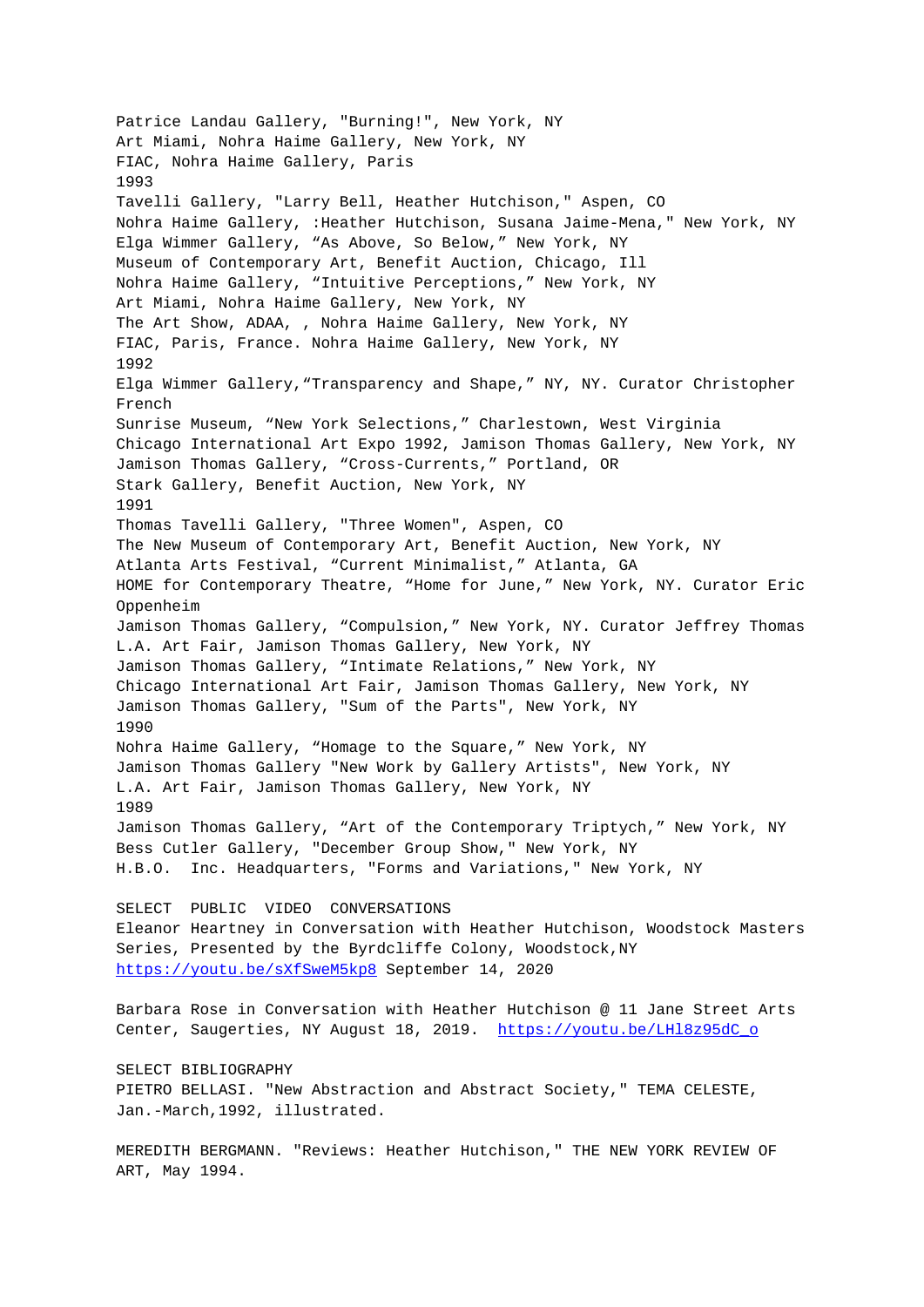SARA CORONA. "I Magnifici 9 New York. L'arte diventa più indipendente", Art Tribune, http://www.artribune.com/2013/07/i-magnifici-9-new-york-larte-diventa-piuindipendente/, July 12, 2013

MAIA DAMIANOVIC. "Painting Outside Painting", THE CORCORAN GALLERY OF [ART, Dec. 1995.](http://www.artribune.com/2013/07/i-magnifici-9-new-york-larte-diventa-piu-indipendente/) [Exhibition cat](http://www.artribune.com/2013/07/i-magnifici-9-new-york-larte-diventa-piu-indipendente/)alog illustrated.

BRIAN EDMONDS. "Exhibition-Robert Otto Epstein, Joy Taylor, and Heather Hutchison @Imogen Holloway Gallery" Curating Contemporary, July 6, 2013.

AMY ESHOO. 560 BROADWAY, A NEW YORK DRAWING COLLECTION at WORK, 1991-2006, (2008[\) Yale University Press.](http://curatingcontemporary.com/blog/?p=139)

PETER FRANK. "Transparent Facade," LA WEEKLY, October, 1999.

CHRISTOPHER FRENCH. "Transparency & Shape," ELGA WIMMER GALLERY, 1992. exhibition catalog.

JOHNATHON GOODMAN. "Painting Outside Painting (Exhibition review)" ART NEWS. April 1996.

DIEDRE STEIN-GREBEN. "Exhibition Review," ART NEWS, December 1997.

ELEANOR HEARTNEY. "Exhibition review," ART NEWS, December 1990 illustrated.

HIRSCH, FAYE."Exhibition Review," Print Collectors Newsletter, Oct. 1992 p. 147.

KEN JOHNSON. "Art in Review," THE NEW YORK TIMES, August 14, 1998.

KEN JOHNSON. "Weekend, Art in Review," THE NEW YORK TIMES March 14, 2003.

CHRIS JOY & ZACHARY KEETING. "Heather Hutchison: Studio Visit", Gorky's Granddaughter,

http://www.gorkysgranddaughter.com/2012/04/heather-hutchison-feb-2012.html February, 2012.

CHRISTOPHER KNIGHT. "Light & Space Pieces-Coming From New York?," LOS ANGELES TIMES, Sept. 16, 1999.

NIKI KOTTMAN, "Sky's the Limit", Your Observer, February 15, 2018. pp. 1-3. Illus.

CLAIRE LAMBE. "Hutchison & Kanter: 100%", Roll Magazine online, http://www.rollmagazine.com/hutchison-kanter-100/ September, 2014.

JO ANN LEWIS. "Painting Outside the Lines," THE WASHINGTON POST,1995. illus.

JOANNE MATTERA. The Art of Encaustic Painting (2001) pp 6,10,11,76,78,79,104,107,120. illustrated. Watson-Gupthill.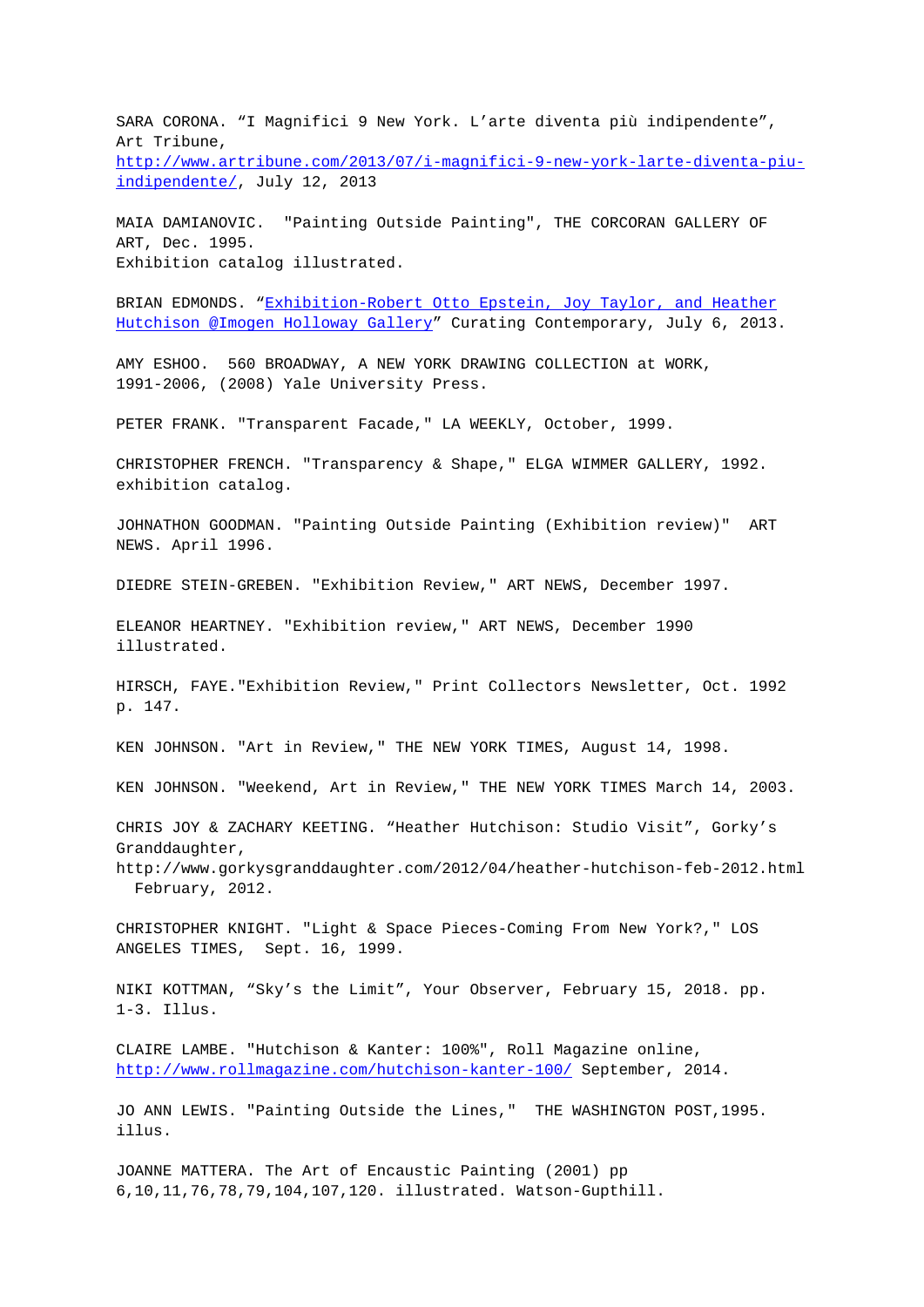CINDY MOORE. "Capturing the Beast in the Beauty," NY ARTS, 2006, illustrated.

ROBERT MORGAN. "Three New York Reviews," LUSTY MOVER, Fall 1992.

VALERY OISTEANU. "Invitational '97," NY ARTS MAGAZINE,1997 illustrated.

SAUL OSTROW. "History Is Now," THE NEW ART EXAMINER, March 1996.

GEORGE QUASHA. "boxed light bodies," Margaret Thatcher Projects, January 2006, exhibition essay.

LISSA RANKIN. Encaustic Art (2010) pp 66,67. illustrated. Random House.

CHARLES A. RILEY II. THE SAINTS OF MODERN ART: THE ASCETIC IDEAL IN CONTEMPORARY PAINTING, SCULPTURE, ARCHITECTURE, DANCE, MUSIC, LITERATURE, and PHILOSOPHY, (May 1998) pp. 115-116, 148. Univ. Press of New England.

CHARLES A. RILEY II."Chicago Fairs," Art & Auction, May 1991, Volume XIII, No. 10, pp. 92.93.96

BARBARA ROSE. "Heather Hutchison with Barbara Rose," The Brooklyn Rail, March 2020. Illustrated. https://brooklynrail.org/2020/03/art/HEATHER-HUTCHISON-with-Barbara-Rose

BARBARA ROSE. "New York, New Generation" PALLAZO PENNA, Perugia, Italy. exhibition catalog. 1997. illustrated.

BARBARA ROSE. "New York's New Art Scene," ARTE IN December/ January 1997 SUE SCOTT. "Daily Thoughts for Daily Needs," NOHRA HAIME GALLERY, 1995. exhibition catalogue. illustrated.

SUE SCOTT. "Daily Thoughts for Daily Needs," Nohra Haime Gallery, Sept. 1995. exhibition catalogue. illustrated.

JOANNA SHAW-EAGLE. "Painting Beyond Traditional Limits," THE WASHINGTON TIMES,1995.

PETER SLATIN. "Intuitive Perception " ARTNEWS, May 1993, pp. 141. illustrated.

PAUL SMART."Encaustic Comments," The Woodstock Times, November 13, 2003 p.10

PAUL SMART."Through a Plexiglas, Brightly", The Woodstock Times, February 16, 2006 , p.8. illustrated.

PAUL SMART. "The Sky is Falling", The Woodstock Times, October 18, 2012 , p.26.

VIOLET SNOW. "Looking Upward", The Woodstock Times, June 30, 2016, pp 22-23. illustrated